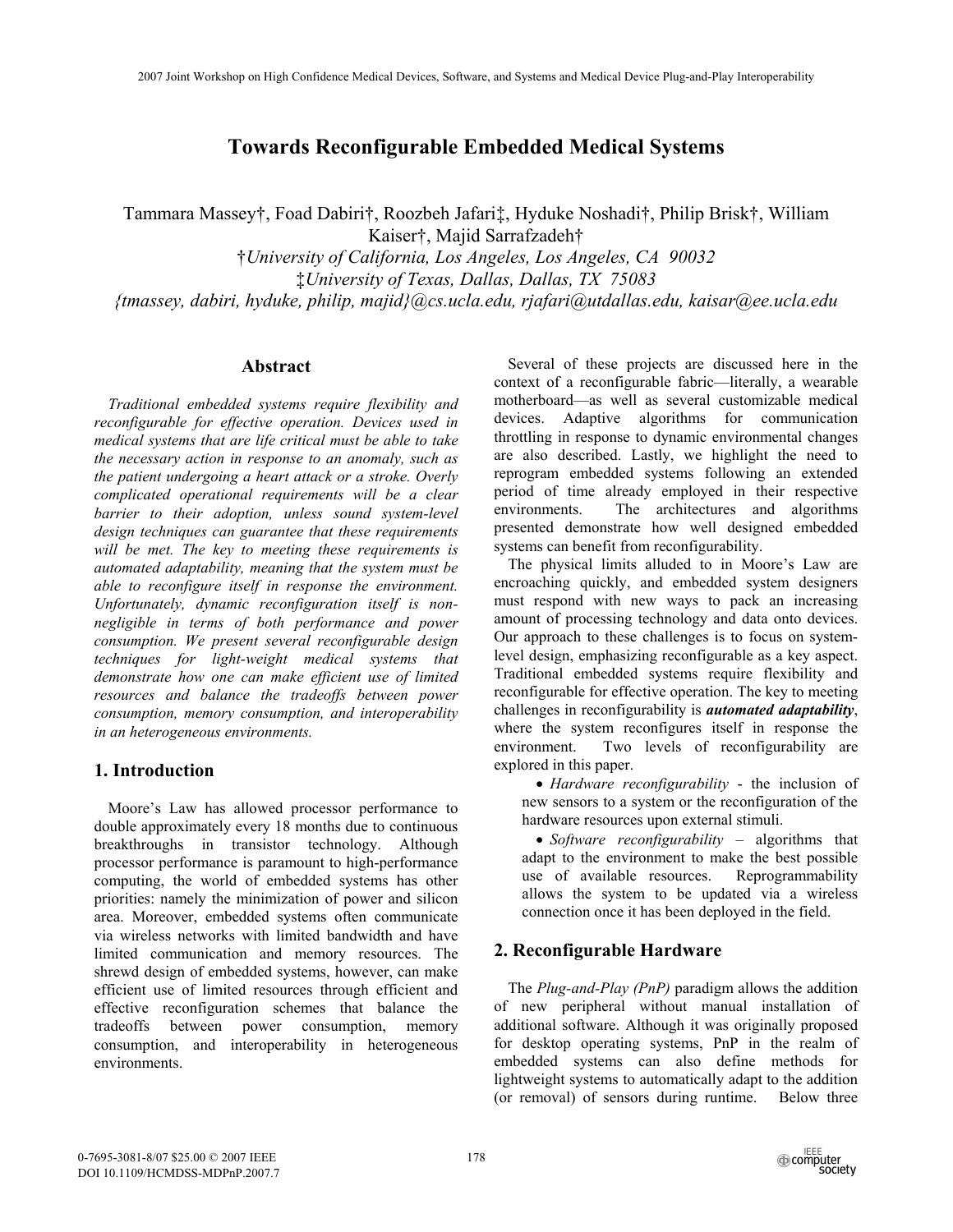hardware architectures that adapt and reconfigure themselves on lightweight embedded systems are discussed.

• The *Medical Motherboard* is inherently reconfigurable because it automatically detects sensors as they are added and a lightweight software layer allows the system to adapt to the new sensors.

• *CustoMed (Customizable Medical Devices)* is a novel, fully-wearable architecture that reduces the customization and reconfiguration time for lightweight embedded systems.

• *RFAB (Reconfigurable Fabric)* employs a multihop packet routing protocol and software-controlled electrical signal routers on electronic textiles that allow reconfiguration after the cloth have been damaged.

The term "motherboard" used in computer engineering reflects the idea of a platform that usually contains circuitry for at least one processor, interfaces to "plug in" peripherals such as a monitor and keyboard and slots for accepting additional devices, such as network cards, sound cards, and video cards. Our current research focuses on the development of a *Medical Motherboard*, a platform that connects sensors to a collection of relatively small, low-powered processing units *(*motes*)*, and is intended for use in medical embedded systems. The medical motherboard is inherently reconfigurable because it automatically detects sensors as they are added and a lightweight software layer allows the system to adapt to the new sensors. By fixing the number and communication structure between motes, the system remains flexible with respect to the inclusion of new sensors, but effectively minimizes the time required to reconfigure the system. At the same time, the system architecture is designed to tolerate the failure of one (or more) motes and/or potential loss of communication links between the motes. The *Medical Motherboard* also demonstrates how the wise use of reconfigurability in small embedded systems is an approach that is beneficial in heterogeneous medical systems.

In *CustoMed,* the most important component of is Med Nodes, stand-alone components consisting of a processing unit, external sensor boards and a battery. Med Nodes support various types of sensors for physiological reading from the human body, including pressure sensors, piezoelectric sensors, accelerometers, and flex sensors. As such, they are effective building blocks that can be assembled to create a flexible system whose fixed basic structure allows quick reconfiguration. Moreover, the system is scalable and can easily support quick reconfiguration of a large number of Med Nodes [3]. Researchers have prototyped and evaluated a wireless, *in vivo* MEMS sensor for continuous measurement of pressure in the upper urinary track [1]. Wearable Med Nodes also quantitatively gauge the range

and degree of motion in stroke patients during rehabilitation for physical therapy [5].

Rips and tears in clothing will sever communication links between motes and sensors and could possibly isolate certain components from the rest of the system depending on the severity of the tear. In *RFab*, reconfigurability is primarily used for robustness and fault tolerance rather than to increase performance. The reconfiguration capability allows *RFab* to rebuild interconnection pathways in response to a tear, thereby allowing the system to continue to operate. Moreover, there is also redundancy in the sensing, and control units embedded on the fabric. Therefore, if one unit becomes completely isolated, than a redundant clone can perform the same task in a manner that is wholly transparent to the user. *RFab* employs an interconnect topology that is wellsuited to specific tasks and effectively balances the computational load between motes. Specifically, the topology consists of wires organized into a mesh network. Redundancy was exploited in two approaches: passive wiring and reconfigurable wiring [2].

#### **3. Reconfigurable Software**

Reconfigurable software in heterogeneous embedded systems is essential for both usability and system performance. Software that can adapt to the environment in which it is deployed can wisely optimize the use of its resources. Optimization of resources is particularly important when it comes to issues related to power consumption and maximizing battery lifetime. Below, three algorithms that recognize new sensors in its environment or dynamically adapt a system's behavior to outside stimuli are described.

• *Dynamic sensor detection* provides software support for the addition of a new sensor without requiring installation of additional software in the context of PnP*.* 

• *Adaptive electrocardiogram (ECG) analysis* is a distributed ECG that meets latency requirements while minimizing overall energy dissipation for the system

• A *Dynamic Security System* switches between four different levels of security either statically or dynamically depending on timing and/or power constraints imposed by the system.

In *dynamic sensor detection*, the Med Node used a simple feature extraction algorithm to dynamically detect the type of sensor by determining the unique features of pressure and flex sensors under differing circumstances. Feature extraction is a useful algorithm on embedded systems since extraction can accurately describe a large set of data with a small number of variables. In the algorithm, a malfunctioning sensor could be detected based on whether data remained at a static number for